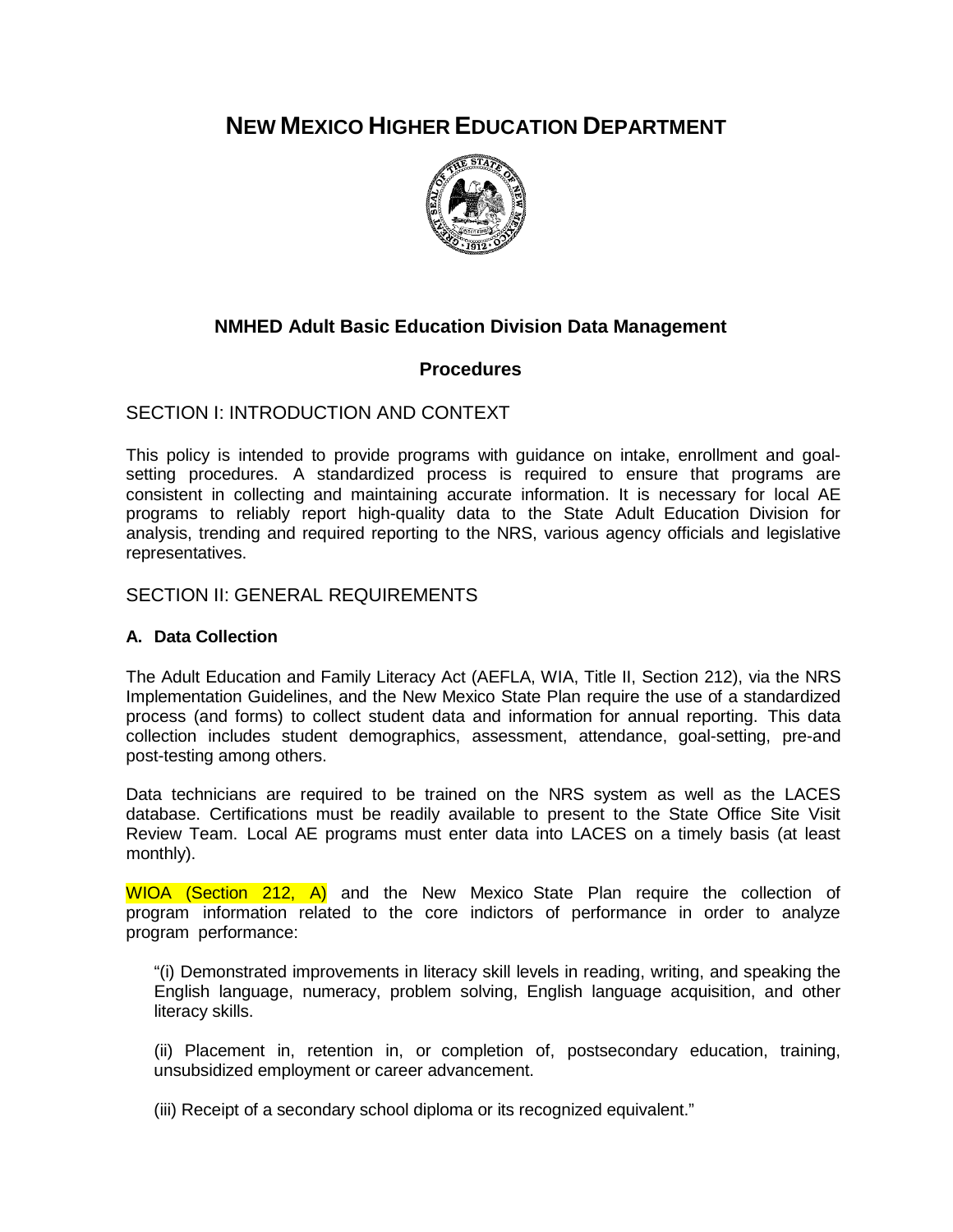## **Goal-Setting**

The state AE division requires local AE programs to collect information related to student goals (please see *State policy on Enrollment, Intake and Goal- setting*). The performancebased funding formula is partially based on the degree to which students achieve the goals that they set.

Local AE programs must help students establish goals based on assessment results, Student's personal and professional interests, and other factors, such as student work schedule, family responsibilities and other issues. Classroom instruction will better meet student needs and expectations, become more meaningful, help improve attendance, aid retention and enhance program success if there are opportunities for periodic review of goals in ways that support student goal achievement. Local AE programs must advise students about goals as they relate to the requirements associated with adult education level gains, progress in English language learning activities, citizenship, employment, postsecondary education and training.

### **Follow-up Process**

To comply with National Reporting System (NRS) requirements, State performance in Adult Basic Education is based on several indicators of student achievement (*See NRS Implementation Guidelines*). These **core outcome** measures are:

| Topic                    | <b>Measures</b>                                             | Definitions                                                                                                                                   |
|--------------------------|-------------------------------------------------------------|-----------------------------------------------------------------------------------------------------------------------------------------------|
| <b>Educational Gains</b> | Pre- and Post-testing for<br><b>Educational Level Gains</b> | Improvements in educational<br>functioning levels in reading,<br>writing, speaking and listening and<br>functional<br>Areas                   |
| Follow-up Measures       | Entered employment                                          | Learners who obtain a job by the<br>first quarter after exit quarter                                                                          |
|                          | Retained employment (Includes<br>Improved Employment)       | Learners who entered employment<br>who are employed in the third<br>quarter after program exit                                                |
|                          | Receipt of secondary school<br>diploma or HSE               | Learners who obtain a<br>HSE, secondary school diploma or<br>recognized equivalent                                                            |
|                          | Placement in postsecondary<br>education or training         | Learners who enroll in a<br>postsecondary educational or<br>occupational skills program<br>building on prior services or<br>training received |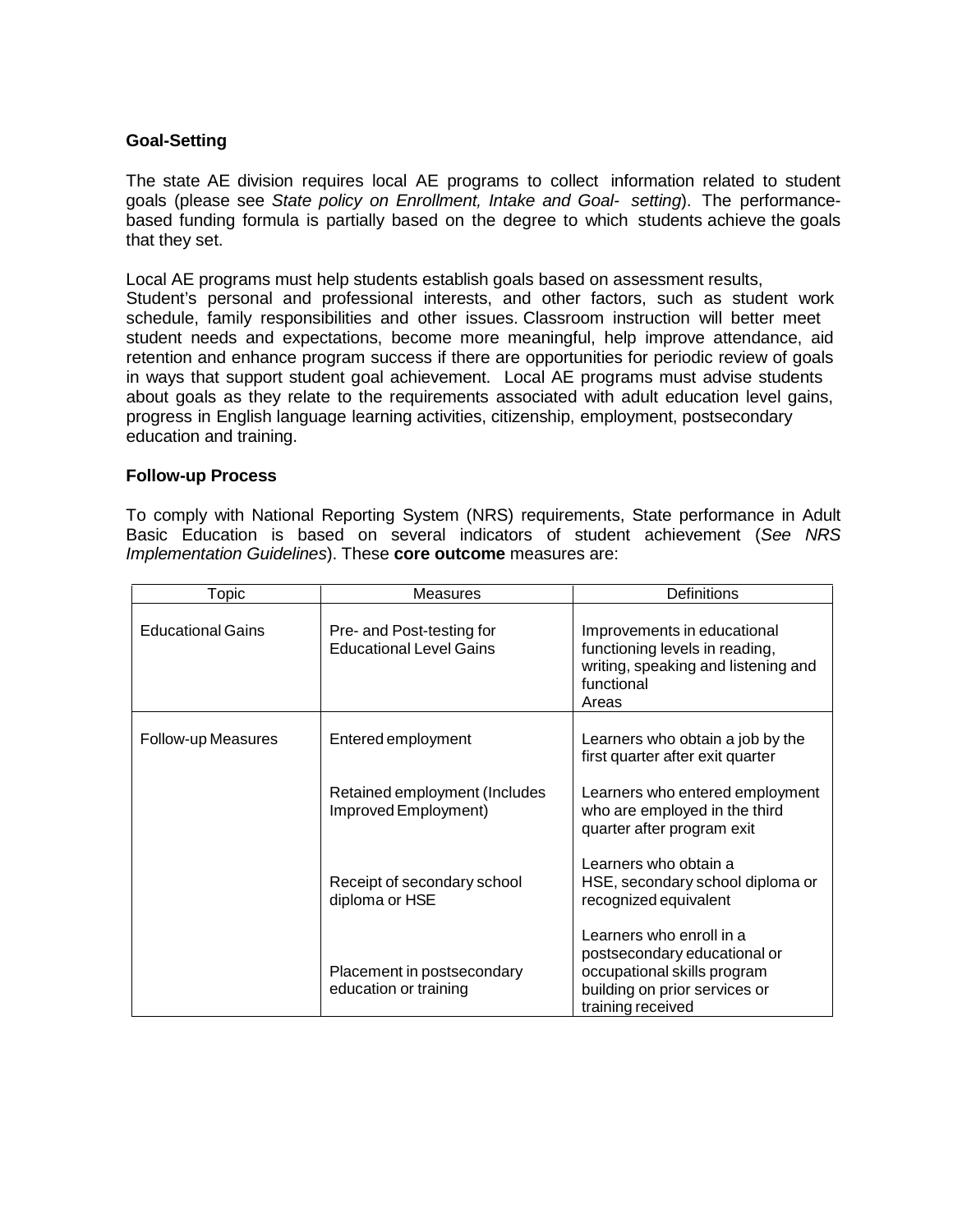The NRS has identified several optional, secondary outcome measures that students may want to select as secondary goals (please refer to *NRS Implementation Guidelines* for further information:

- $\checkmark$  Achieved work-based project learning goal
- $\checkmark$  Reduced or left public assistance
- $\checkmark$  Achieved citizenship skills
- $\checkmark$  Voted or registered to vote
- $\checkmark$  Increased involvement in community activities
- $\checkmark$  Increased involvement in children's education
- $\checkmark$  Increased involvement in children's literacy activities

Even though States are not required to collect and report on these optional outcome measures, students may find them to be an important part of their educational effort. Achievement status on these goals is reported annually on Table 11.

Local AE programs must follow-up on students who designate as a main or secondary goal to obtain or retain a job, enter postsecondary education, or obtain a secondary credential (i.e., HSE). Local AE programs must explain the follow-up process to students in orientation. Follow-up activities may be conducted according to the student's preferred method of contact (phone call, email, mail or personal contact), but local AE programs may use other contact methods if the preferred method is ineffective. New Mexico allows a hybrid follow-up strategy (survey and data matching).

## **Survey Method**

Programs must set in place a process to identify appropriate students for follow-up and conduct the survey. As previously discussed, student preferred methods of contact must be collected via the intake/enrollment and goal setting processes. The survey must be translated for ESL students, if necessary. A suggested survey template from the NRS Implementation Guidelines is approved for use by local ABE programs.

Using the survey method for Table 5, NRS requires a *minimum* response rate of 50%.

| <b>Outcome Measure</b>    | <b>Total</b><br><b>Students</b><br>with 1 <sup>st</sup> or<br>2 <sup>nd</sup> Goal<br><b>Who Exited</b> | <b>Total</b><br>Number of<br><b>Students</b><br><b>Sampled</b> | Total<br>Number of<br><b>Students</b><br><b>Responding</b> | Number<br><b>Achieving</b><br><b>Outcome</b> | Response<br><b>Rate (Total</b><br>Responding/To<br>tal Sampled) |
|---------------------------|---------------------------------------------------------------------------------------------------------|----------------------------------------------------------------|------------------------------------------------------------|----------------------------------------------|-----------------------------------------------------------------|
| <b>Entered</b>            |                                                                                                         |                                                                |                                                            |                                              |                                                                 |
| <b>Employment</b>         |                                                                                                         |                                                                |                                                            |                                              |                                                                 |
| <b>Retained</b>           |                                                                                                         |                                                                |                                                            |                                              |                                                                 |
| <b>Employment</b>         |                                                                                                         |                                                                |                                                            |                                              |                                                                 |
| <b>Entered</b>            |                                                                                                         |                                                                |                                                            |                                              |                                                                 |
| <b>Postsecondary</b>      |                                                                                                         |                                                                |                                                            |                                              |                                                                 |
| <b>Education/Training</b> |                                                                                                         |                                                                |                                                            |                                              |                                                                 |
|                           |                                                                                                         |                                                                |                                                            |                                              |                                                                 |
| <b>Obtained GED</b>       |                                                                                                         |                                                                |                                                            |                                              |                                                                 |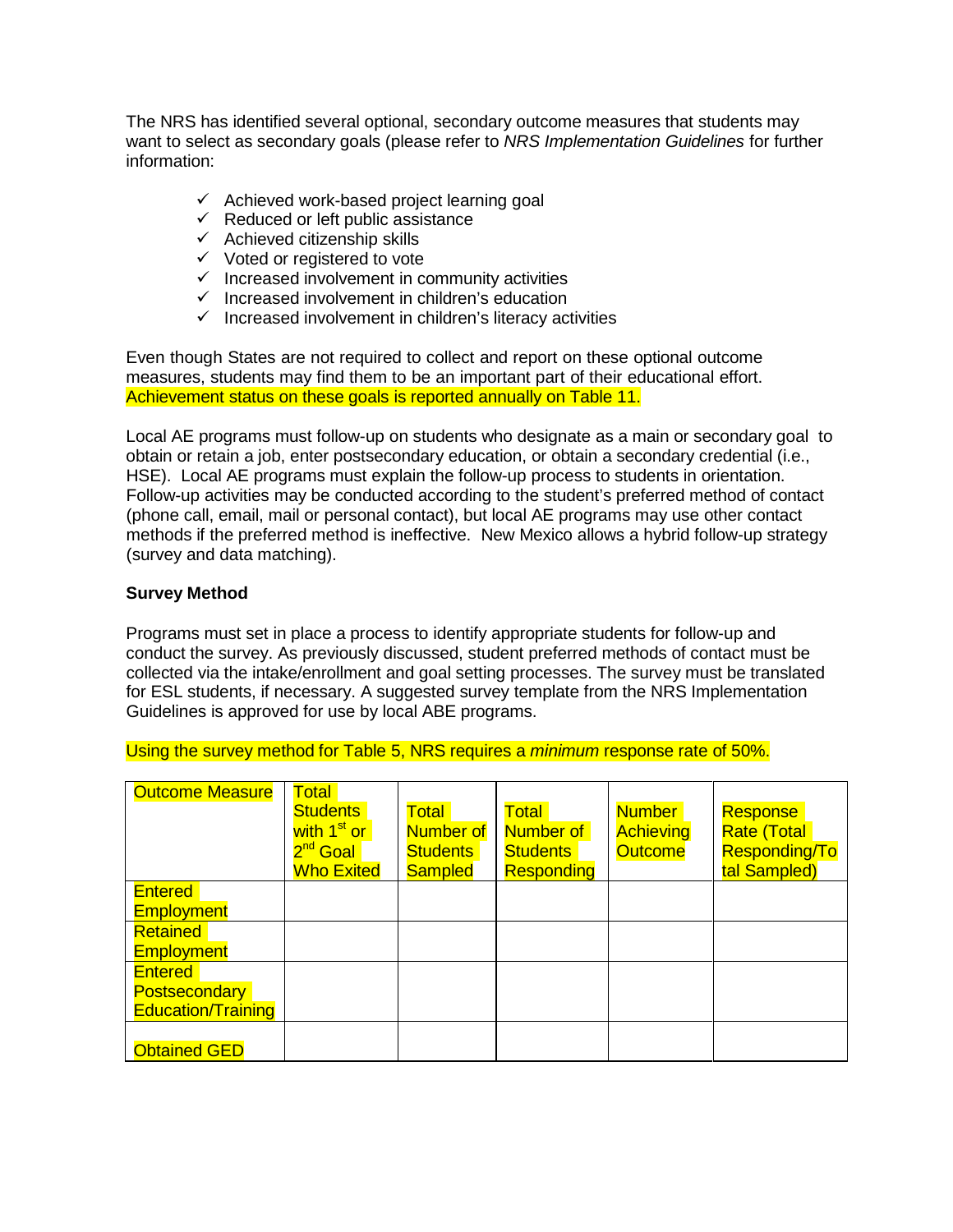Local ABE programs are required to provide training to all staff conducting the survey, and this training must include:

- Criteria for determining the sample of students to survey
- Reaching students (e.g., email, text or telephone) to survey
- Introducing the survey procedure to the participant
- How to ask survey questions of the participant
- Ways to encourage cooperation to participate in the survey
- How to record survey participant responses
- How to answer student questions about the survey
- Reviewing effective survey methods and practices (e.g., evaluate the response rate)

For any core outcome, if the total number of *exited* students is 300 or less, all students must be surveyed.

- If the number is from 301 to 5,000, then the minimum sample size must be 300.
- If the number is from 301 to 5000 then the minimum sample size must be 300
- If the number is more than 5000 the minimum sample size should be 1000

## **Data Matching Method**

Data matching is a process used to match data from different databases, using a common identifier (e.g., social security number). Local AE programs are responsible for verifying the validity of student social security numbers (e.g., identifying duplicate social security numbers, errors in data entry, etc.). The State AE Division office will conduct data matching for local AE programs. The format by which the data must be submitted for data matching is programmed into the statewide database.

The timeframe for conducting follow-up for employment outcomes are listed below:

| If the student<br>exited: | <b>Their Follow-Up Should be</b><br>Done: | In this Date<br>Range                | And will populate in<br>this Fiscal Year's<br>Table 5: |  |  |
|---------------------------|-------------------------------------------|--------------------------------------|--------------------------------------------------------|--|--|
| 7/1/16 to 9/30/16         | 2nd Quarter Follow up should<br>be done   | 1/1/17 to 3/31/17                    | <b>NRS Table 5 2017-</b><br>2018                       |  |  |
|                           | 4th Quarter Follow up should<br>be done   | 7/1/17 to 9/30/17                    | <b>NRS Table 5 2017-</b><br>2018                       |  |  |
| 10/1/16 to<br>12/31/16    | 2nd Quarter Follow up should<br>be done   | 4/1/17 to 6/30/17                    | <b>NRS Table 5 2017-</b><br>2018                       |  |  |
|                           | 4th Quarter Follow up should<br>be done   | 10/1/17 to<br>12/31/17               | <b>NRS Table 5 2017-</b><br>2018                       |  |  |
| 1/1/17 to 3/31/17         | 2nd Quarter Follow up should<br>be done   | 7/1/17 to 9/30/17                    | <b>NRS Table 5 2017-</b><br>2018                       |  |  |
|                           | 4th Quarter Follow up should<br>be done   | 1/1/18 to 3/31/18<br>(Third Quarter) | <b>NRS Table 5 2018-</b><br>2019                       |  |  |
| 4/1/17 to 6/30/17         | 2nd Quarter Follow up should<br>be done   | 10/1/17 to<br>12/31/17               | <b>NRS Table 5 2017-</b><br>2018                       |  |  |
|                           | 4th Quarter Follow up should<br>be done   | 4/1/18 to 6/30/18                    | <b>NRS Table 5 2018-</b><br>2019                       |  |  |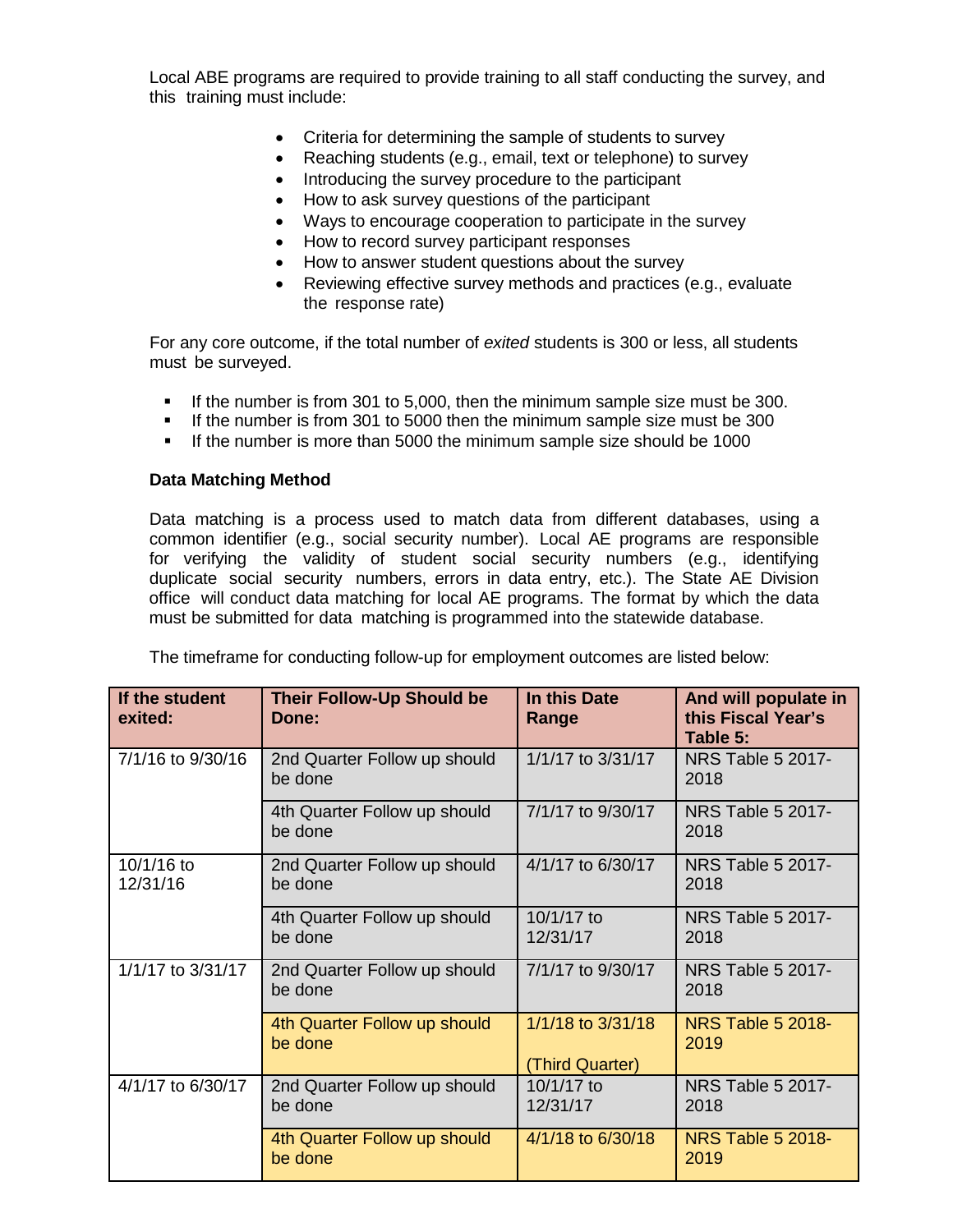# **B. Data Security**

All local AE programs must have procedures in place to keep data secure and confidential.

## **C. Student Access to Records**

Local AE programs must ensure that students are informed about their rights to have access to and review their records, assessment results, and any educational files, notes or information related to their participation in the program. Student records must be updated on a timely basis (at least monthly). In accordance with Section 443 of the General Education Provisions Act, local AE programs must maintain records for 3 years. (Also, please see FERPA section below).

## **D. Training Required**

There are three types of training required to have access to the NMHED LACES database:

- LACES database training
- NRS online courses training
- Family Educational Rights and Privacy Act (FERPA) training

### NRS Training-STOPPED HERE

Local ABE program staff must provide documentation of completed training (certification) whether they have full or limited database access (e.g., read only or LEA administrator type access). For NRS training, a certification notice is sent upon completion of a training module. All NRS online courses must be completed and can be accessed from the NRS online courses website:

<http://www.nrsweb.org/trainings/online.aspx>

### LACES Training

Local ABE program staff must provide documentation of completed training (certification) whether they have full or limited database access (e.g., read only or LEA administrator type access). For the NMHED LACES database training, the local AE program director must certify that local AE employees have completed the online training activities which can be accessed from the LiteracyPro website:

[http://info.literacypro.com/solutions/laces/documentation\\_base\\_ABE.htm](http://info.literacypro.com/solutions/laces/documentation_base_ABE.htm)

### FERPA training

The Family Educational Rights and Privacy Act (FERPA) (20 U.S.C. § 1232g; 34 CFR Part 99) is a Federal law that protects the privacy of student education records. The law applies to all schools that receive funds under an applicable program of the U.S. Department of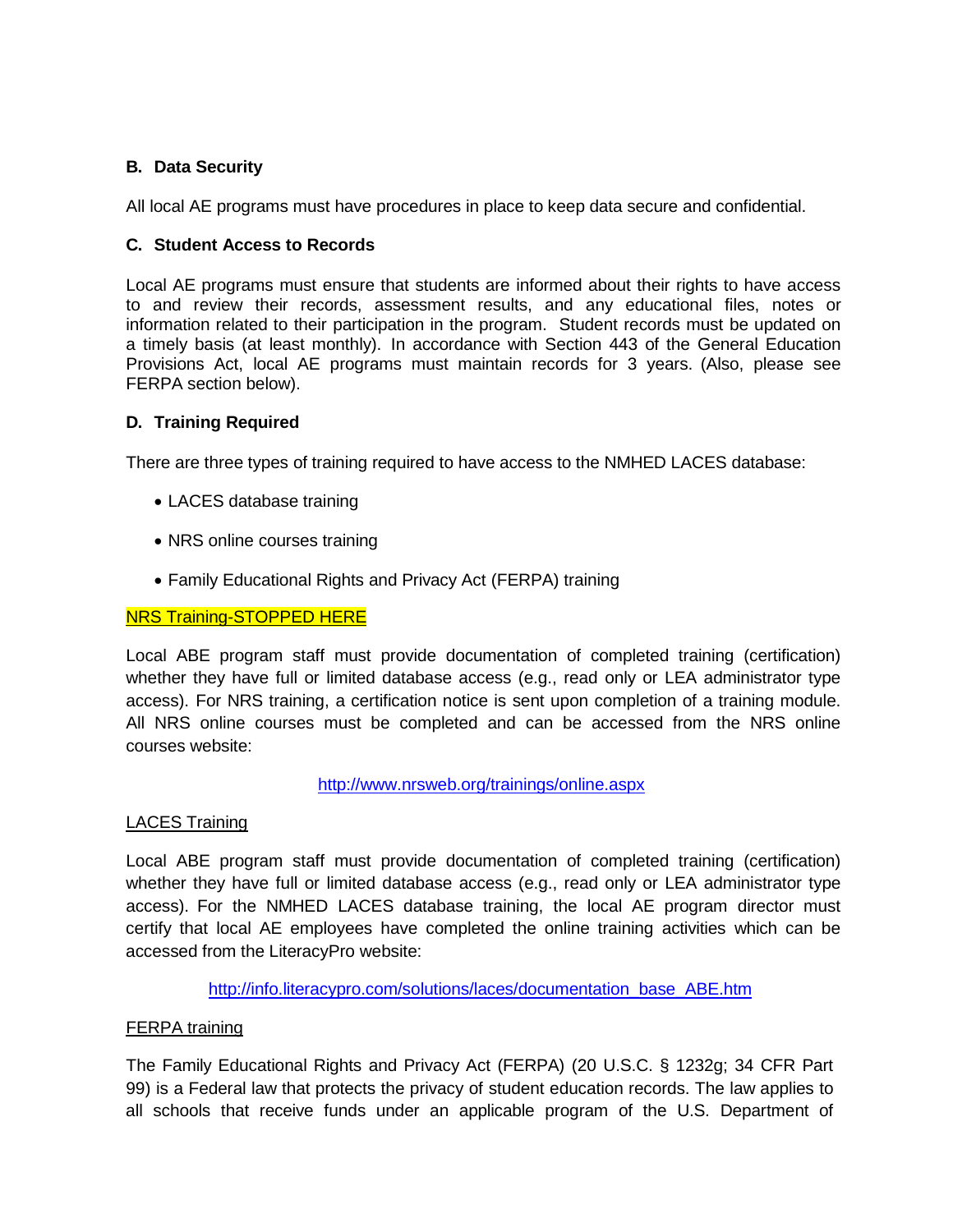Education (U.S. Department of Education). Informed written consent must be obtained prior to releasing protected information under FERPA.

Schools may disclose, without consent, "directory" information such as a student's name, address, telephone number, date and place of birth, honors and awards, and dates of attendance. However, schools must tell parents and eligible students about directory information and allow parents and eligible students a reasonable amount of time to request that the school not disclose directory information about them. Schools must notify parents and eligible students annually of their rights under FERPA. The actual means of notification (special letter, inclusion in a PTA bulletin, student handbook, or newspaper article) is left to the discretion of each institution/organization.

Local AE program staff must provide documentation of completed training (certification) whether they have full or limited database access (e.g., read only or LEA administrator type access). For the FERPA training, the local AE program director must certify that local AE employees have completed the online training activities which can be accessed from their institutional websites (e.g., UNM or NMSU) or in the case of community-based non-profits organizations, a higher education institution's FERPA training of the local AE program's choice.

# FERPA training for UNM

# <http://registrar.unm.edu/privacy-rights/ferpa.html>

# FERPA training for NMSU

# [https://trainingcentral.nmsu.edu/Saba/Web/Main/goto/GuestOfferingDetails?offeringId=dowbt00](https://trainingcentral.nmsu.edu/Saba/Web/Main/goto/GuestOfferingDetails?offeringId=dowbt000000000001260) [0000000001260](https://trainingcentral.nmsu.edu/Saba/Web/Main/goto/GuestOfferingDetails?offeringId=dowbt000000000001260)

Community-based non-profits organizations providing ABE services must obtain certification from their program directors that staff have read and/or completed all of the following:

1. Family Educational Rights and Privacy Act (FERPA), U. S. Department of Education:

<http://www2.ed.gov/policy/gen/guid/fpco/ferpa/index.html>

2. 34 CFR Part 99. Family Educational Rights and Privacy (e-CFR):

### [http://www.ecfr.gov/cgi-bin/text-](http://www.ecfr.gov/cgi-bin/text-idx?c=ecfr&sid=11975031b82001bed902b3e73f33e604&rgn=div5&view=text&node=34%3A1.1.1.1.33&idno=34)

[idx?c=ecfr&sid=11975031b82001bed902b3e73f33e604&rgn=div5&view=text&node=34:1.1.](http://www.ecfr.gov/cgi-bin/text-idx?c=ecfr&sid=11975031b82001bed902b3e73f33e604&rgn=div5&view=text&node=34%3A1.1.1.1.33&idno=34) [1.1.33&idno=34](http://www.ecfr.gov/cgi-bin/text-idx?c=ecfr&sid=11975031b82001bed902b3e73f33e604&rgn=div5&view=text&node=34%3A1.1.1.1.33&idno=34)

3. (With approval from the State AE Division Office), one of the online or face-to-face FERPA trainings of your choice (sponsored by a higher education institution).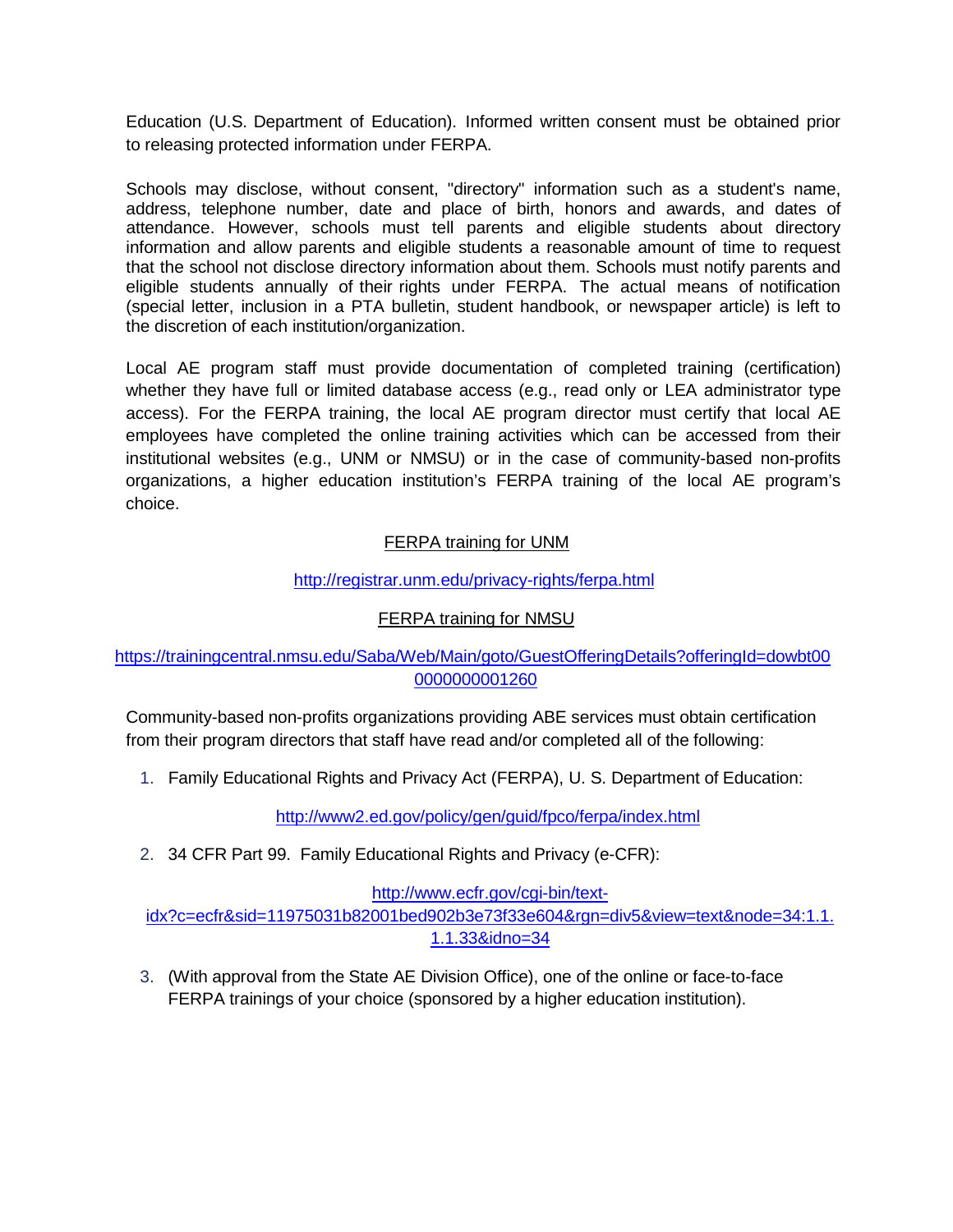## SECTION III: DATA MONITORING AND REPORTING

## **A. Data Audit**

In order to comply with NRS guidelines, local AE programs must collect designated student information and analyze the resulting data to determine that the local AE program is providing educational services that are of " sufficient intensity and duration for participants to achieve substantial learning gains" [WIOA, Section 231, (e) (4)].

At the State level, program data is aggregated to measure progress against negotiated program performance standards. According to the NRS, States must develop policies and implement procedures that meet NRS requirements and work within the State environment to produce valid and reliable data. It is also important that this data be comparable across New Mexico and at the national level. Toward these ends, the audit process is intended to help the State ABE Division Office as well as local programs to periodically check their data for accuracy and completeness. A standardized audit process is presented here as the process by which the State ABE Division will monitor data accuracy and integrity.

To meet the requirements of AEFLA and the Implementation Guidelines (June 2013), the State ABE Division Office will conduct on-site data audits (see *NRS State Data Quality Checklist*, 2013). The State ABE Division Office has the responsibility to "verify that local reports accurately reflect data collected (e.g., through review of local program documentation, onsite auditing)." Local programs may also use the data audit form and process or another process that will accurately identify any errors to conduct their own program data audits, and to assure that the program maintains the required 80% standard of data accuracy (Please see *Appendix A* for data audit instructions). The State ABE Division Office may conduct unannounced onsite data audits to assure that local programs are meeting the 80% data accuracy standard. If the State ABE Division Office finds through an onsite data audit that programs have not met the required 80% accuracy standard, the local ABE program may be placed on a Program Improvement Plan or Probation (see NMHED ABE Division *Probation Policy*). If the local ABE program is placed on a Program Improvement Plan or Probation, the ABE program may be required to conduct its own and submit quarterly data audit reports until the program can demonstrate that it meets the 80% accuracy standard.

### **Audit Form Terminology**

### Educational Functioning Level

Each NRS level is assigned a number to facilitate State information accumulation and reporting. The level selected should represent the student educational functioning level *at entry.*

#### The Random Sample

The State ABE Office is responsible for creating the random sample and identifying the students to be checked during an onsite data audit of a local ABE program. The random sample process will follow standard statistical procedures to determine the number of students that will result in statistical validity to determine the degree to which the local ABE program complies with the 80% accuracy standard.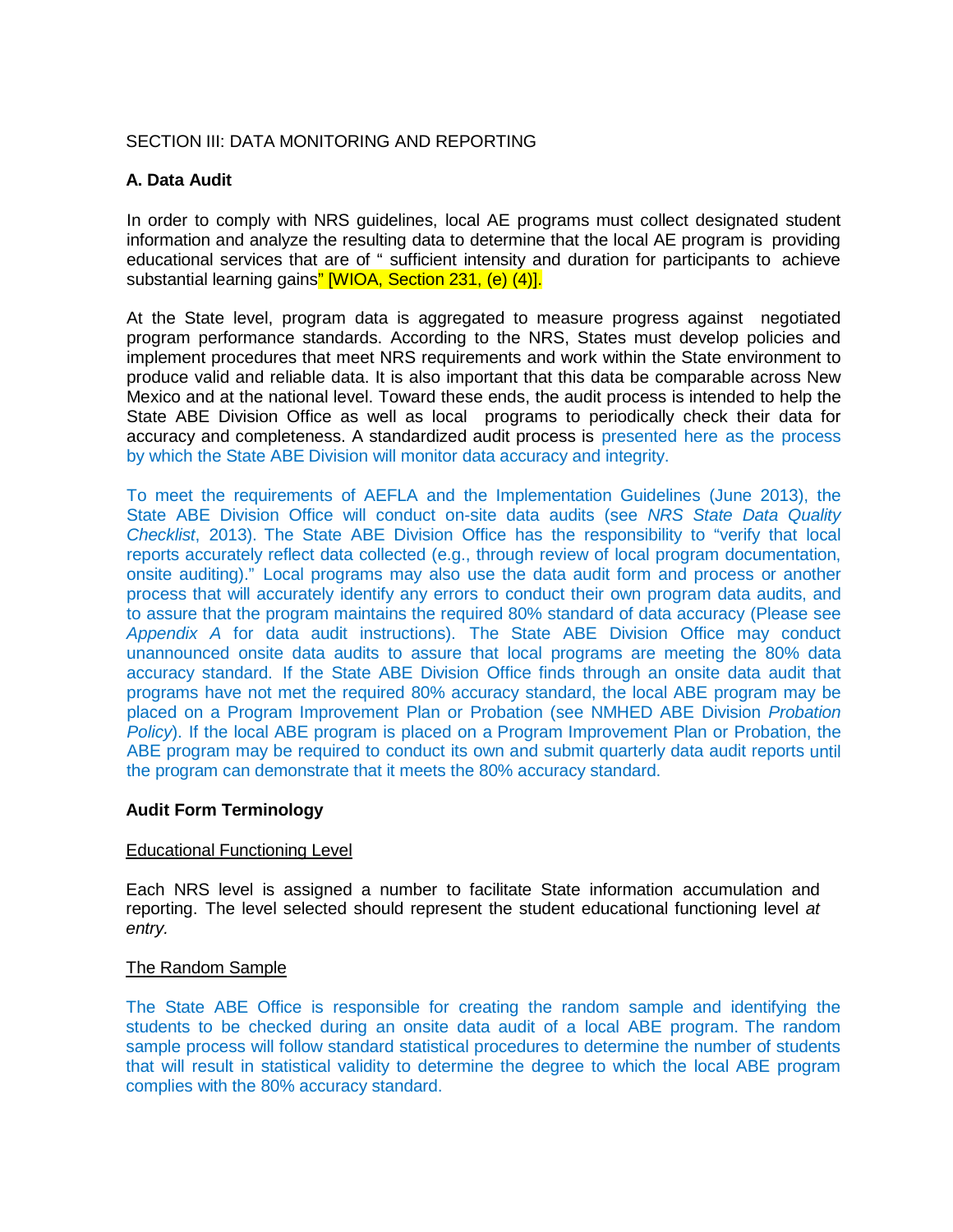#### Audit errors, codes and descriptions

The *number* of errors found for each error code will be recorded in the Audit Form. To help identify/track issues and trends, the State has designated a **code** for each *type* of error. To help identify/track issues and trends, the State ABE Division has designated a code for each type of error. The error codes and their corresponding descriptions are listed below:

### **Data Audit Form Description**

The Data Audit Form is in an Excel spreadsheet format. The spreadsheet collects the following important information:

- 1. Educational Functioning Level
- 2. Assessment Instrument Used
- 3. Total # Students per Level
- 4. # Students in Random Sample per Level
- 5. # of Errors found in the random sample
- 6. # Errors found per Error Code (Frequency)

## **Error Code and Error Description**

- **a)** Incorrect entries on SSN, DOB, student name, student demographic information and scale scores; no entries in required fields.
- **b)** Incorrect interpretation of assessment results including class placement; student hard-file assessment information does not match that in LACES; student level is undefined; student scores indicate above the 12.9 grade equivalent and student is not enrolled in ESL or ASE.
- **c)** Inappropriate NRS core goals selected based on student employment status or assessment scores; student hard-file goal setting information does not match that in LACES
- **d)** Post-testing too early, impacting NRS level-gain results; same post-test used multiple times within a 6 month period; not re-testing when student attendance has lapsed for 6 months or more; student hard-file post-test information does not match that in LACES.
- **e)** Hours in LACES do not agree with information in student hard-file; student in LACES with zero hours; logs inaccurate, incomplete or lacking teacher or administrator signature.
- **f)** Students should be included in NRS tables, but found not exited in LACES; students in LACES with more than 40 hours of instruction who are not posttested and/or exited
- **g)** Follow-up not performed on students per NRS regulations/timing; follow-up information is inaccurate/incomplete, not in student hard file or not captured in LACES (negatively impacts NRS tables).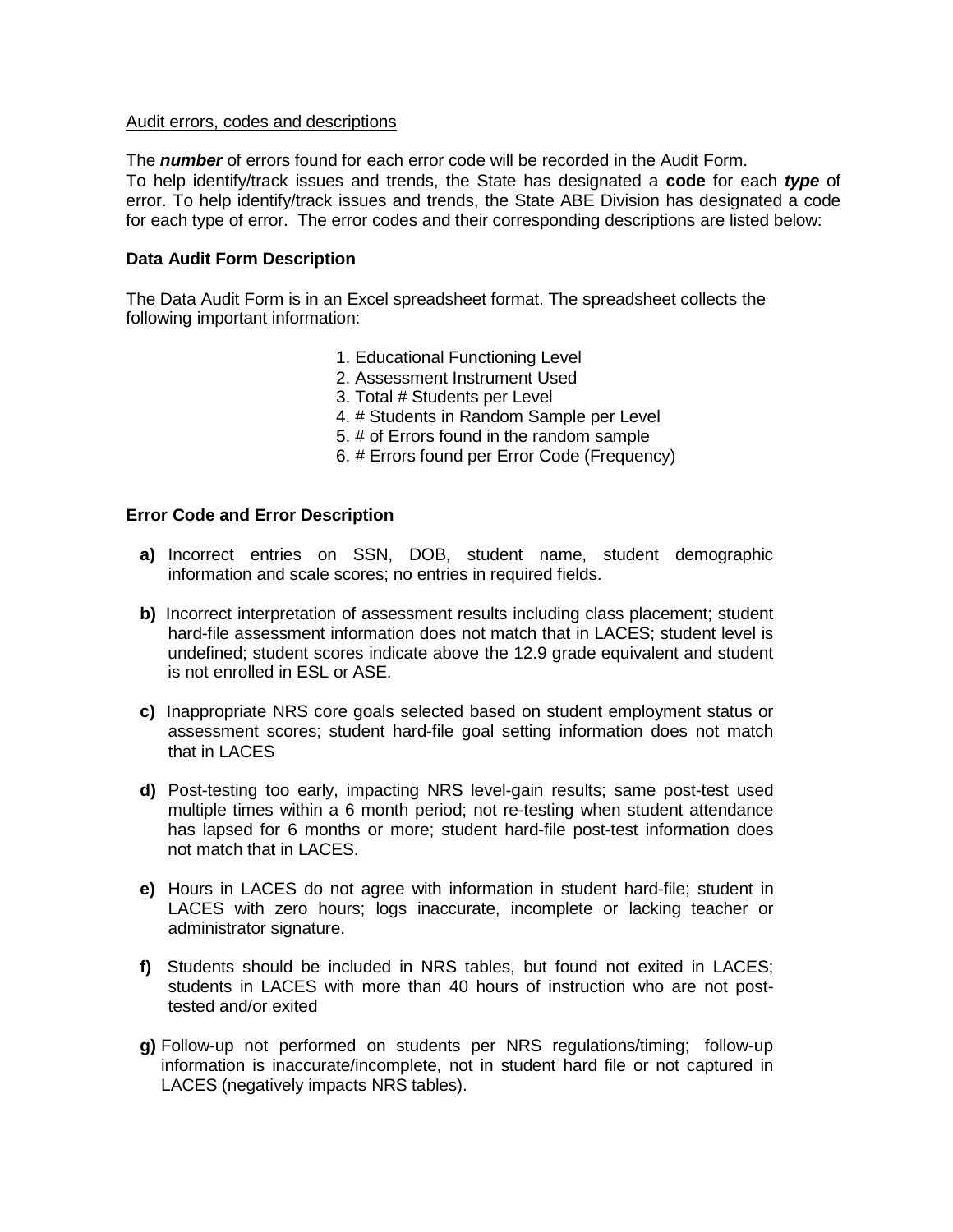## **Data Audit Form Completion Instructions**

The Excel spreadsheet/form is ready for use with the appropriate formulas pre-programmed in the cells. The Operations Research Analyst will use this form to enter the results of audit findings. The audit results will be kept as part of the local ABE program performance records at the State ABE Division Office. Local ABE programs have the right to request a copy of the audit results conducted by State ABE Division Office staff for the purpose of reviewing the results and/or challenging the accuracy of the results.

## Assessment

Please enter the appropriate **code** for the assessment instrument used (listed on page 3).

# Total # of Students

Please enter the total number of students in each category from which the random sample is drawn.

## Random Sample #

Please enter the number of students in each level that were selected for the random sample.

 $\triangleright$  For any level, if no students were selected, please enter zero (0).

### Number of Errors

Please enter the *total* number of errors found for each level.

- $\triangleright$  If no errors were found, please enter zero (0).
- $\triangleright$  If there were no students selected in the random sample for the level, please enter **N/A**.

### Error Code and Frequency

For each level, and for each of the error code columns "**a**" through "**g**," please enter the **number of times** this type of error was detected. For example, if error code "**a**" was found 5 times for a level, enter the number **5** under the "a" column

### **Audit Submission and Timing**

The data audit will be completed by the State ABE Division Office staff and may be performed in conjunction with a site visit, or an unannounced visit. Local ABE programs will no longer be required to conduct these data audits, unless the State ABE Division has determined that the local ABE program is not in compliance with the 80% accuracy standards. If it is determined that the local ABE program is not in compliance with the 80% accuracy standards, the local ABE program may be subject to a Program Improvement Plan, which may also include the requirement to conduct quarterly reporting of data audit results, among other requirements (as stated in the Program Improvement Plan, or Corrective Action Plan).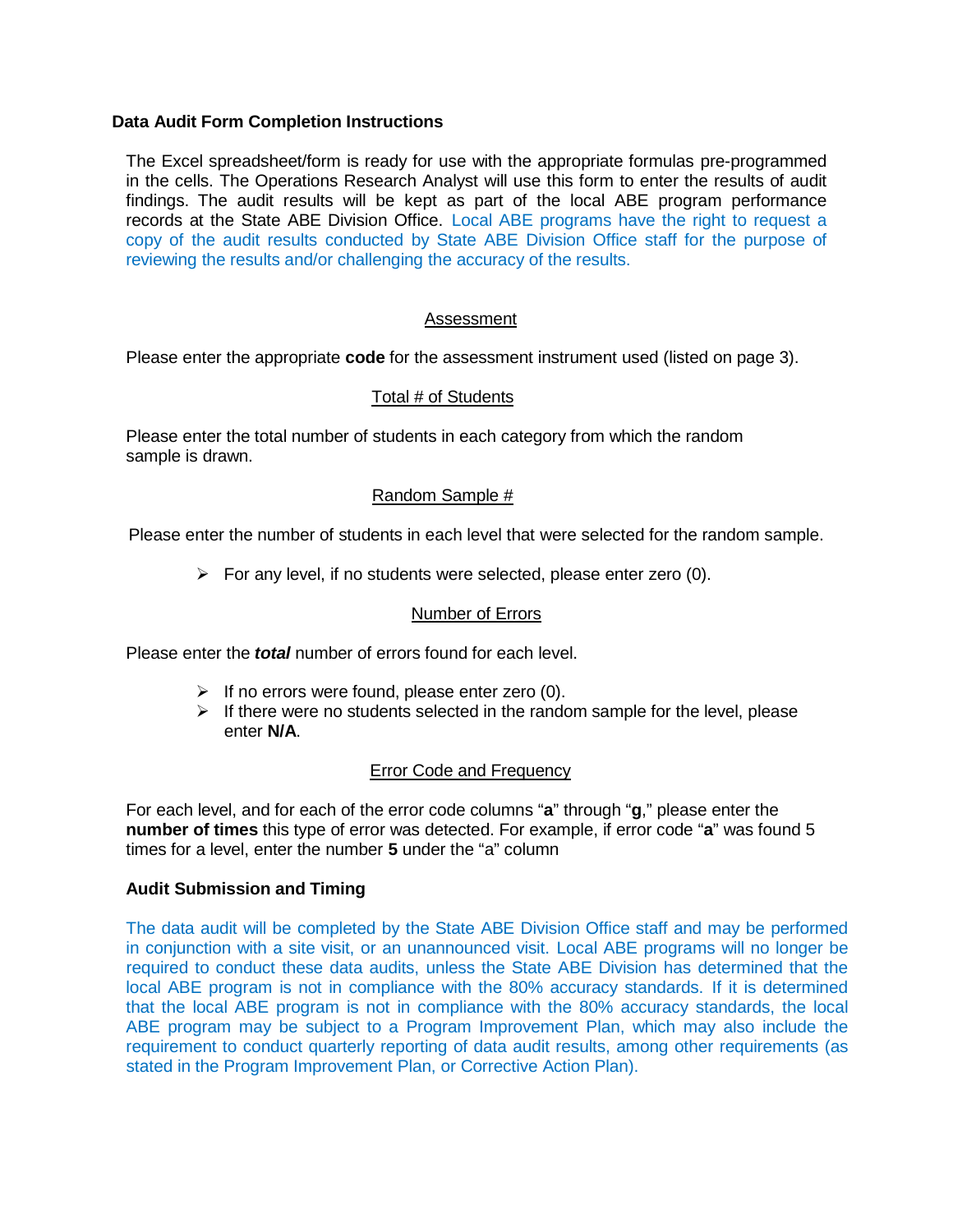## **B. State Performance Checks**

The State Performance Checks are prepared by State ABE Division office in October and April for each local program. The purpose of the State Performance Checks is to provide feedback to local ABE program on performance in terms of progress toward State or Program Performance Measures. It is expected that the State Performance Checks will be conducted twice per year, as reflected in the schedule below:

| <b>State ABE Division Activity</b>  | <b>Full Months Included</b> | Due Date     |
|-------------------------------------|-----------------------------|--------------|
| <b>Fall State Performance Check</b> | July 20XX-September         | October FYXX |
| Spring State Performance Check      | July 20XX - March           | April FYXX   |

The State Performance Checks will provide reports to the local ABE programs about the following program performance activities:

- 1) Total enrollment by demographics
- 2) Enrollment distribution by EFL
- 3) Enrollment by follow-up measure
- 4) Number of students with 12 hours or more
- 5) Number of instructional hours per level gain
- 6) Number of students completing a level, including by ethnicity
- 7) Post-testing rate, including by ethnicity
- 8) Post-testing with level gains
- 9) GED pass/fail rate
- 10) Retention rate by EFL and/or Follow-up Measure
- 11) Number of students entering employment
- 12) Number of students entering postsecondary education/training

## **C. Questions and Technical Assistance**

For questions, training and/or technical assistance on data collection and reporting requirements, please contact the State ABE Operations Research Analyst:

> Michael Wright Phone: (505) 476-8420 Fax: (505) 476-8453 Email: [Michael.Wright@state.nm.us](mailto:Michael.Wright@state.nm.us)

For questions on State ABE Division procedures, contact:

Frances Bannowsky, J.D. Phone: (505) 476-8437 Email: [Frances.Bannowsky@state.nm.us](mailto:Frances.Bannowsky@state.nm.us)

Revised November 14, 2013